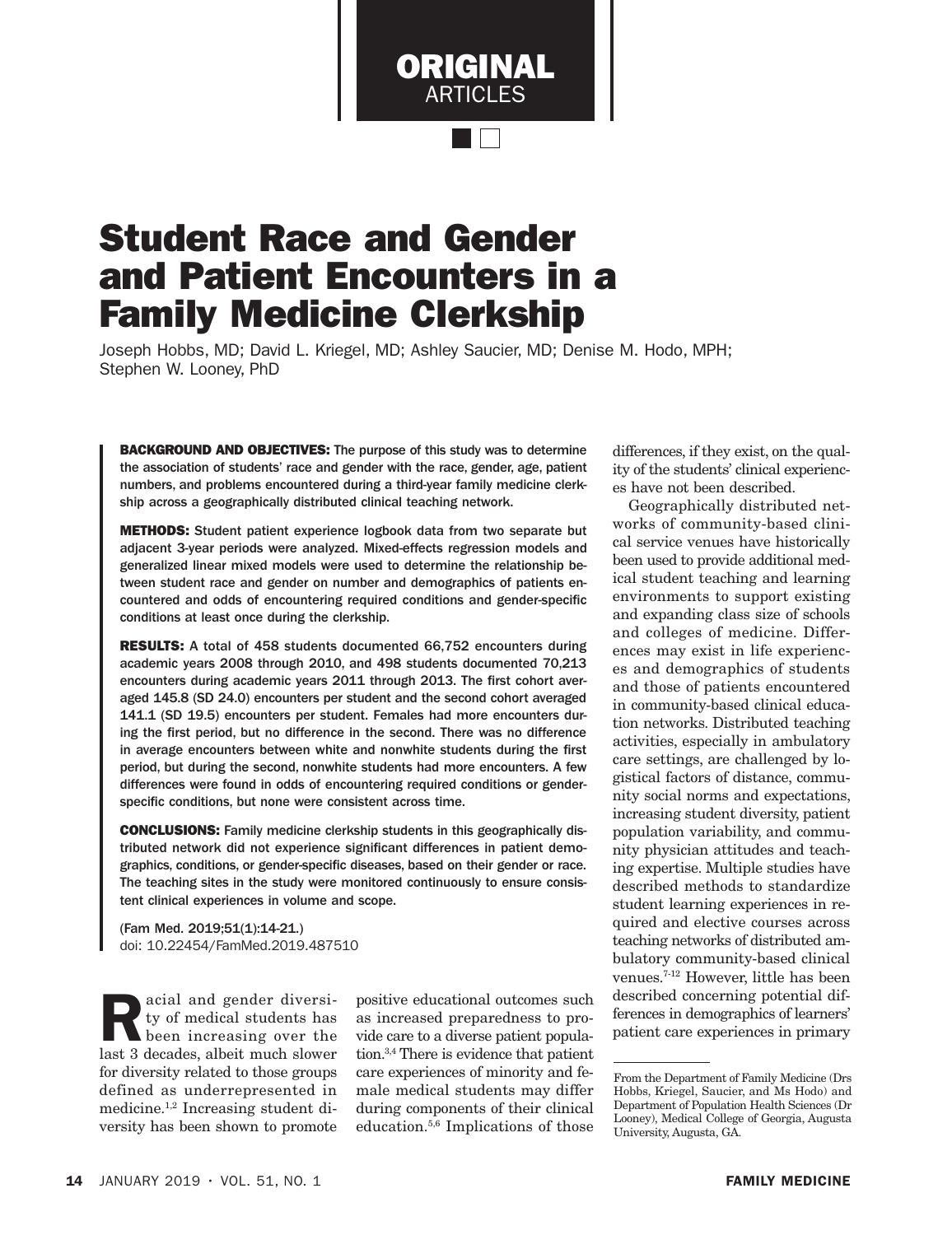care required courses related to students' gender and race.

The purpose of this retrospective study was to determine the association of students' race (ie, white and nonwhite) and gender with the race, gender, age, patient numbers and problems encountered during a third-year, 6-week family medicine clerkship across a geographically distributed clinical teaching site network. A secondary aim of this study was to assess consistency and reproducibility of these associations over time by examining the relationship of student race and gender with clinical experiences during two different, but adjacent time periods.

### **Methods**

The Institutional Review Board of Augusta University reviewed and approved this study. The study included data from academic years 2008 through 2013, and examined demographics of patients seen by students, as recorded in a standardized paper logbook which served as a portable record for review and presentation of deidentified patients. Data collected in logbooks included patient age, gender, race, presenting problems, acute and chronic diagnoses, tests, therapeutics, and procedures. Logbooks were reviewed and approved weekly by teaching site faculty and submitted at the end of the rotation as a prerequisite for the clerkship's final examination. Student selection and faculty assignment of patient encounters were facilitated by a list consisting of 20 presenting problems and 30 diagnostic objectives listed inside the cover of the logbook. Students were required to document a minimum of 120 patient encounters per rotation. Two periods were examined separately to evaluate consistency of experiences across time. Data from academic years (AYs) 2008 through 2010 were examined first, followed by a second cohort of data that spanned 2011 through 2013.

*Description of Clerkship Program* This geographically distributed third-year family medicine clerkship in the Medical College of Georgia (MCG) at Augusta University had an average third-year class of 181 students distributed over 25 teaching sites during AYs 2008 through 2010, and an average of 186 students distributed over 27 sites during AYs 2011 through 2013. Active sites during AYs 2008 through 2010 consisted of seven family medicine residencies, 17 group family medicine community practices, and one federally qualified health center (FQHC). Active sites during AYs 2011 through 2013 included seven family medicine residencies, one FQHC, and 19 family medicine community practices. During the first time period, 24 out of 25 practices accepted students for all 3 years (96%). One site was on sabbatical for AY 2008 and resumed instructional activities for AY 2009. New sites were added during the second period, which increased the total number of sites to 27; however, one practice retired at the end of AY 2012, one practice did not accept students beyond the end of AY 2011, and another beyond the end of AY 2012. Between AY 2011 and 2013, 20 of 27 practices accepted students for all 3 years (74%), 6 of 27 accepted students for 2 of the 3 years (22%), and one that accepted students for 1 academic year (4%). During the second period, 79% of teaching sites hosted students for at least seven out of eight rotations during each of the academic years. Fifty-two percent of students were assigned to residency sites and 48% of students were assigned to private practice sites during both periods. Students were assigned to teaching sites using a student and site availability preference lottery system. All non-MCG teaching sites received support for student-associated administrative costs (except one military residency program) and site physician representatives were required to attend a

3-day annual family medicine clerkship faculty development conference. Raw data are shared and discussed with site representatives annually to allow review of course- and site-specific demographic data as well as encounter experience data to promote experience consistency.

Student logbook patient encounter data were entered and stored in a Foxpro database management system using the International Classification of Primary Care (ICPC-1-v.0.0, with modifications) to organize problem and diagnosis encounters, and the World Health Organization's Anatomic Therapeutic Chemical (ATC) classification system to organize therapeutic encounters. The global ICPC classification system permitted entry of all documented problems and diagnoses into the database whether or not the encounters represented clinical experience objectives of the clerkship. Data from all reviewed and approved logbooks from students successfully completing the clinical portion of the clerkship were included in the study. Data from students who did not record the required 120 patient encounters were not included in the analysis (n=8). In addition, data from students whose race and gender information could not be confirmed were also excluded. Complete data were available for 458 out of 544 (84.2%) students in 2008-2010 and 498 of 558 (89.2%) students in 2011-2013. Subdividing students into smaller racial categories led to insufficiently powered statistical analyses; therefore, students were grouped into two categories: white non-Hispanic, and nonwhite (African-American, Hispanic, Asian, and other). The inclusion of a small number of students who self-identified as Hispanic (n=9 for both time periods, 2% and 1.8% respectively) could be seen as a misclassification, since Hispanic is an ethnicity and not a racial category. This medical school did not gather ethnicity data separately from race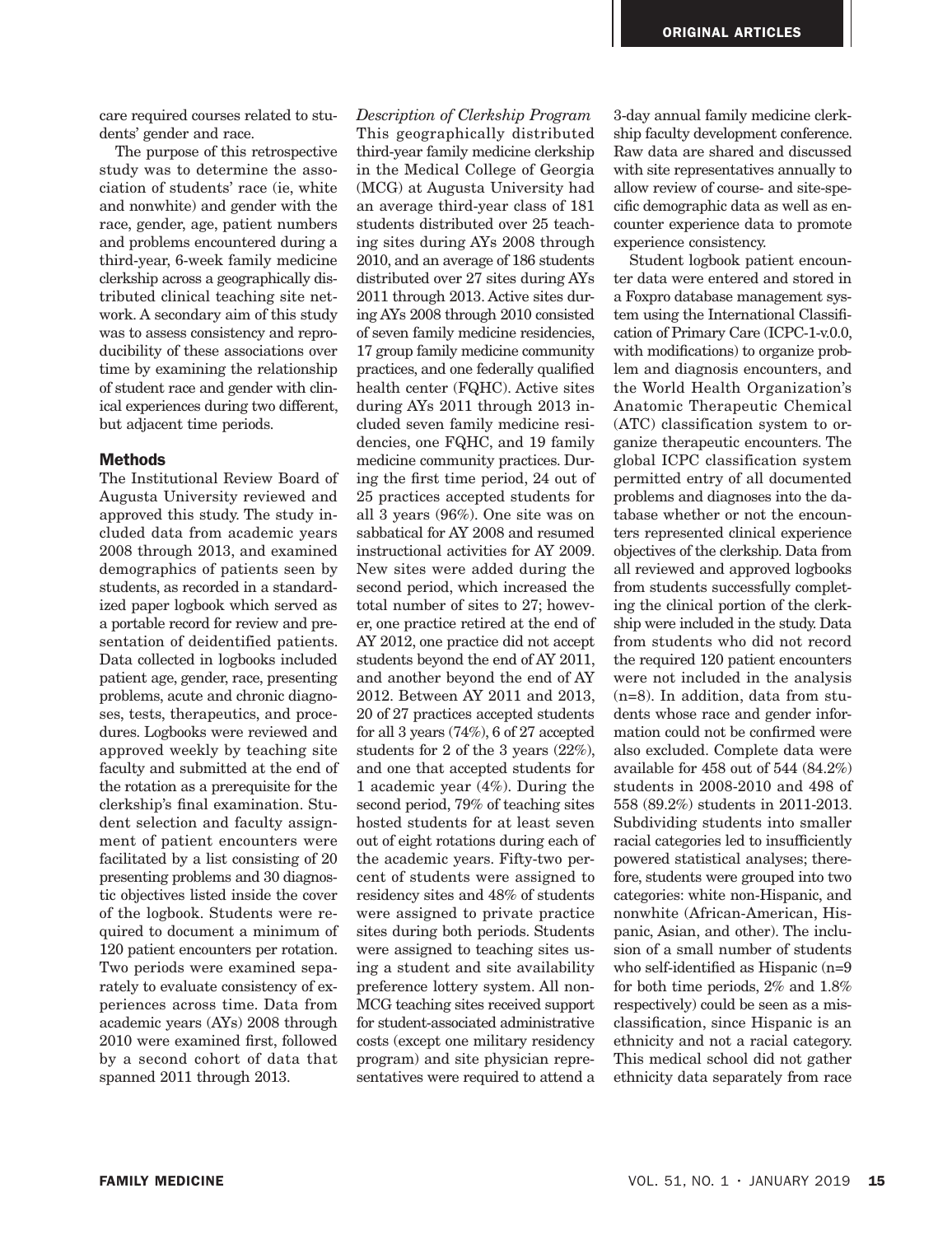data during this study period; therefore these students were included in the nonwhite category.

### *Selection of Required Conditions for Analysis*

In 2011, the Society of Teachers of Family Medicine (STFM) published a core Family Medicine Clerkship Curriculum.13 This curriculum contained a list of chronic and acute conditions as suggested topics to be encountered during the curriculum. The 20 presenting problems and 30 diagnoses required for this clerkship already encompassed the STFM Family Medicine Clerkship acute and chronic conditions. Therefore the STFM suggested conditions were chosen for this analysis to increase the generalizability of this study to other programs. Table 1 contains a list of the conditions and the corresponding ICD-10 codes for each condition.

#### *Statistical Methods*

Descriptive statistics were calculated for student, patient, faculty, and site characteristics. Differences in demographic characteristics by site type were examined using Student *t*-test for continuous variables and Fisher exact test for categorical variables.

Mixed-effects regression models (MRMs) were used to compare mean numbers of patients between student gender and racial groupings. Results for MRMs were summarized using least squares means (LSM)±standard error (SE). Students and sites were treated as random effects, with students nested within sites, and sites nested within type of site (private practice or residency). Variability in total number of patient encounters between students was accounted for by using total encounters per student as a weighting variable in MRM analyses.

The 33 conditions chosen for analysis were coded as present (1) or absent (0) in the data, and the odds ratio (OR) of a student encountering

#### Table 1: Selected Required Conditions for Clerkship and Corresponding ICD-10 Codes

| <b>Condition</b>            | <b>ICD-10</b>                                                              |  |  |  |  |  |  |  |  |
|-----------------------------|----------------------------------------------------------------------------|--|--|--|--|--|--|--|--|
| <b>Chronic Conditions</b>   |                                                                            |  |  |  |  |  |  |  |  |
| Anxiety                     | R45.0                                                                      |  |  |  |  |  |  |  |  |
| Asthma                      | J45.0-J45.9                                                                |  |  |  |  |  |  |  |  |
| Chronic back pain           | M53.3; M54.0; M54.5                                                        |  |  |  |  |  |  |  |  |
| COPD                        | J44.0-J44.9                                                                |  |  |  |  |  |  |  |  |
| Coronary artery disease     | $I25.0 - I25.9$                                                            |  |  |  |  |  |  |  |  |
| Depression*                 | R45.2; R45.8; F32-34                                                       |  |  |  |  |  |  |  |  |
| <b>Diabetes</b>             | E11.0-E14.9                                                                |  |  |  |  |  |  |  |  |
| Heart failure               | I50.0; I50.1; I50.9                                                        |  |  |  |  |  |  |  |  |
| Hyperlipidemia              | E78.0-E78.9                                                                |  |  |  |  |  |  |  |  |
| Hypertension                | 110                                                                        |  |  |  |  |  |  |  |  |
| Obesity                     | E66.0-E66.9                                                                |  |  |  |  |  |  |  |  |
| Osteoporosis/osteopenia     | M80.0-M81.9                                                                |  |  |  |  |  |  |  |  |
| Substance dependence        | F10.0-F19.9; F55.0-F55.8; G31.2                                            |  |  |  |  |  |  |  |  |
|                             | <b>Acute Conditions</b>                                                    |  |  |  |  |  |  |  |  |
| Abdominal pain              | R <sub>10.0</sub> –R <sub>10.9</sub> ; R <sub>12</sub> ; R <sub>14.1</sub> |  |  |  |  |  |  |  |  |
| Abnormal uterine bleeding   | N91–N93                                                                    |  |  |  |  |  |  |  |  |
| Arthritis                   | M05-M06; M08; M12-M19                                                      |  |  |  |  |  |  |  |  |
| Chest pain                  | I20.9; I25.119; R07.1; R07.8; R07.9                                        |  |  |  |  |  |  |  |  |
| Common skin lesions         | $L05.0 - L75$                                                              |  |  |  |  |  |  |  |  |
| Common skin rashes          | $L01.0 - L03.9$                                                            |  |  |  |  |  |  |  |  |
| Cough                       | A37; R05                                                                   |  |  |  |  |  |  |  |  |
| Dementia                    | F01-F03; G30-G31                                                           |  |  |  |  |  |  |  |  |
| <b>Dizziness</b>            | R42; R55                                                                   |  |  |  |  |  |  |  |  |
| Dysuria                     | R30.0; R31.0-R31.9; N34.1; N39.0                                           |  |  |  |  |  |  |  |  |
| Fever                       | R50.0-R50.9                                                                |  |  |  |  |  |  |  |  |
| Headache                    | G43.0-G44.8; R51                                                           |  |  |  |  |  |  |  |  |
| Joint pain/injury           | M20-M25                                                                    |  |  |  |  |  |  |  |  |
| Leg swelling                | <b>R60</b>                                                                 |  |  |  |  |  |  |  |  |
| Low back pain               | M54.5                                                                      |  |  |  |  |  |  |  |  |
| Male urinary symptoms       | N40, N41, N42, N43                                                         |  |  |  |  |  |  |  |  |
| Pregnancy                   | Z32-Z34; O00                                                               |  |  |  |  |  |  |  |  |
| Shortness of breath         | R <sub>06.0</sub>                                                          |  |  |  |  |  |  |  |  |
| Upper respiratory infection | $J00 - J06.9$                                                              |  |  |  |  |  |  |  |  |
| Vaginal discharge           | A54-A56; A59.0; A60; B37.3; B37.4;<br>N70-74; N76; N89.8-9; N94;           |  |  |  |  |  |  |  |  |

\* The STFM curriculum lists both "Depression Previously Diagnosed" and the "Initial Presentation of Depression" which was analyzed in this study as one category.

The topic "Multiple Chronic Illnesses" that is included in the STFM curriculum was not measured in this study.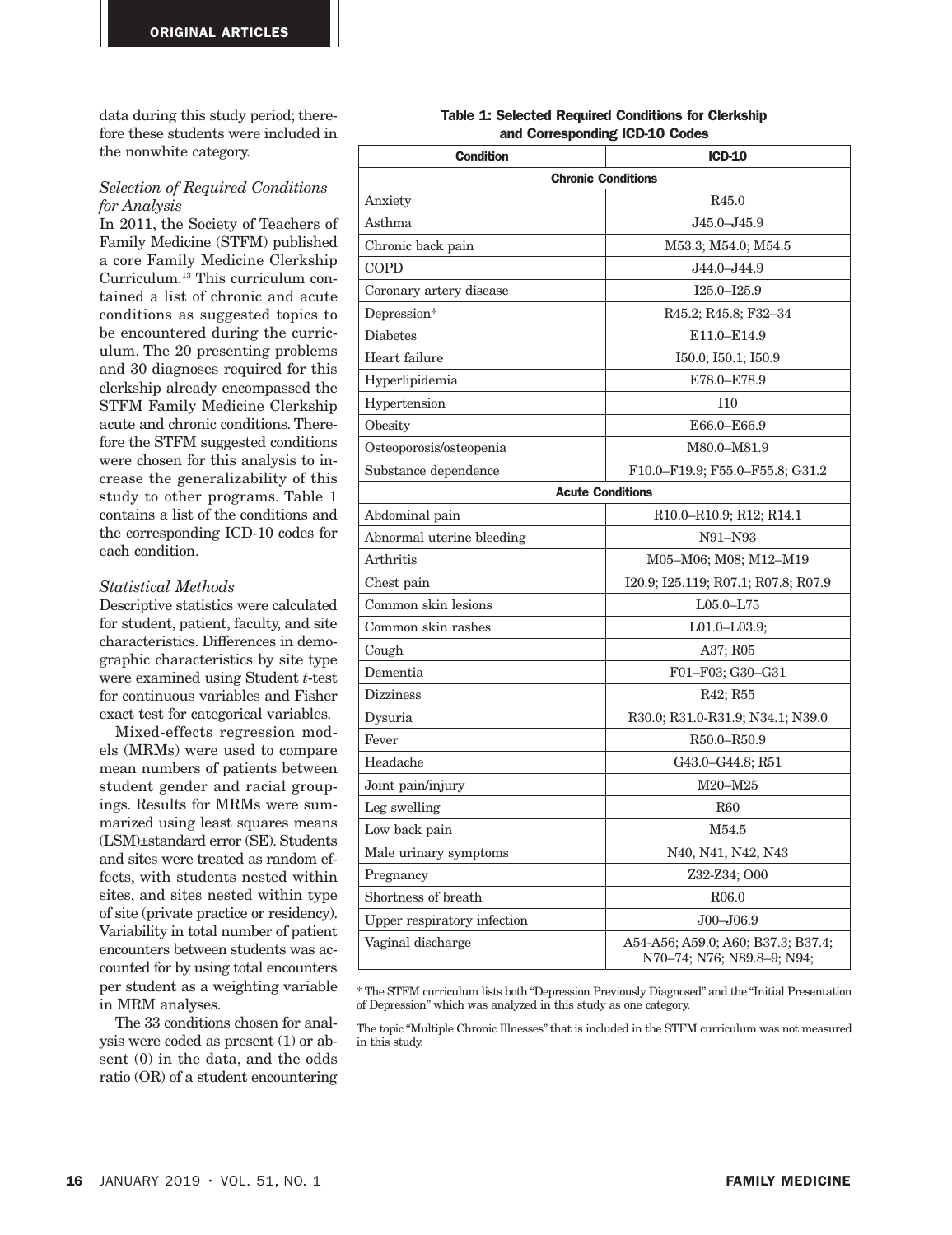|                       | <b>Time Period</b>      |           |                  |           |         |                         |           |                  |           |         |
|-----------------------|-------------------------|-----------|------------------|-----------|---------|-------------------------|-----------|------------------|-----------|---------|
|                       |                         | 2011-2013 |                  |           |         |                         |           |                  |           |         |
|                       |                         |           | <b>Site Type</b> |           |         |                         |           |                  |           |         |
|                       | <b>Private Practice</b> |           | <b>Residency</b> |           |         | <b>Private Practice</b> |           | <b>Residency</b> |           |         |
|                       | N                       | %         | N                | %         | P Value | N                       | %         | N                | %         | P Value |
| <b>Faculty Gender</b> |                         |           |                  |           |         |                         |           |                  |           |         |
| Female                | 8                       | 16.0      | 18               | 36.7      | 0.02    | 6                       | 15.0      | 15               | 34.9      | 0.05    |
| Male                  | 42                      | 84.0      | 31               | 63.3      |         | 34                      | 85.0      | 28               | 65.1      |         |
| <b>Faculty Race</b>   |                         |           |                  |           |         |                         |           |                  |           |         |
| Nonwhite              | 7                       | 14.0      | 12               | 24.5      | 0.18    | $\overline{2}$          | 5.0       | 9                | 20.9      | 0.05    |
| White                 | 43                      | 86.0      | 37               | 75.5      |         | 38                      | 95.0      | 47.2             | 79.1      |         |
| Student Gender*       |                         |           |                  |           |         |                         |           |                  |           |         |
| Female                | 102                     | 43.2      | 94               | 42.3      | 0.85    | 114                     | 48.3      | 126              | 48.6      | 0.94    |
| Male                  | 134                     | 56.8      | 128              | 57.7      |         | 122                     | 51.7      | 133              | 51.4      |         |
| <b>Student Race</b>   |                         |           |                  |           |         |                         |           |                  |           |         |
| Nonwhite              | 69                      | 29.2      | 75               | 33.8      | 0.32    | 101                     | 42.6      | 115              | 44.1      | 0.75    |
| White                 | 167                     | 70.8      | 147              | 66.2      |         | 136                     | 57.4      | 146              | 55.9      |         |
| <b>Patient Gender</b> |                         |           |                  |           |         |                         |           |                  |           |         |
| Female                | 20,893                  | 42.1      | 19,835           | 64.7      | < 0.01  | 19,985                  | 59.4      | 22,381           | 61.2      | < 0.01  |
| Male                  | 15,201                  | 42.1      | 10,823           | 35.3      |         | 13.676                  | 40.6      | 14,171           | 38.8      |         |
| <b>Patient Race</b>   |                         |           |                  |           |         |                         |           |                  |           |         |
| Nonwhite              | 10,837                  | 30.0      | 17,610           | 57.4      | < 0.01  | 13,538                  | 40.2      | 17,794           | 48.7      | < 0.01  |
| White                 | 25,257                  | 70.0      | 13,048           | 42.6      |         | 20,123                  | 59.8      | 18,758           | 51.3      |         |
|                       | <b>Mean</b>             | <b>SD</b> | <b>Mean</b>      | <b>SD</b> |         | <b>Mean</b>             | <b>SD</b> | <b>Mean</b>      | <b>SD</b> |         |
| Patient age           | 50.2                    | 22.2      | 46.8             | 21.6      | < 0.01  | 50.8                    | 22.3      | 48.7             | 22.5      | < 0.01  |

Table 2: Demographics of Faculty, Students, and Patients

\*In 2011-2013 time period, three students declared neither male nor female gender.

each condition at least once was modeled as a function of the students' race or gender using generalized linear mixed models (GLMMs) with site and site type treated as cluster-level variables. The binomial distribution was assumed for the random component of each GLMM, and the logit link function was used.

Additionally, the relative importance of gender-sensitive diagnoses and procedures was determined by ranking frequency of encounters with female- and male-specific diagnoses and procedures. Only the 38 most frequently encountered genderspecific diagnoses and problems for both males and females were included in the analysis. GLMMs with site and site type treated as cluster-level variables were also used to model the OR of encountering these diagnoses and problems at least once as a function of students' gender. All analyses were performed using SAS version 9.3 (SAS Institute, Inc, Cary, NC, 2010) and StatXact 9.0 (Cytel,

Inc, Cambridge, MA, 2010), and statistical significance was set at 2-sided *P* value ≤0.05.

#### Results

Demographic characteristics of the students, patients, and faculty, analyzed by type of practice are displayed in Table 2. Characteristics of the students did not differ by site type during either time period, with the majority of the students being white and male. Patient race and gender did differ significantly by site type, with greater proportions of white patients encountered at private practice sites during both time periods, and greater proportions of female patients encountered at residency sites during both time periods. There was a statistically significant difference in age distribution of patients seen at residency and private practice sites during both periods. Patients in private practice sites were older on average than patients in residency sites during both time periods. There were no statistically significant differences in faculty race with regard to type of site during the first period, but during the second period a greater proportion of nonwhite faculty members were located in residency sites. There were significantly fewer female faculty members in private practice sites during both periods.

## *Average Number of Encounters and Demographic Characteristics of Students and Patients*

A total of 458 students documented 66,752 patient encounters during AY 2008 through AY 2010, and 498 students documented 70,213 encounters during AY 2011 through AY 2013. The first cohort of students had an average of 145.8 (SD 24.0) encounters per student. The second cohort had an average of 141.1 (SD 19.5) encounters per student.

Results of the MRMs for comparisons of student and patient characteristics are shown in Table 3.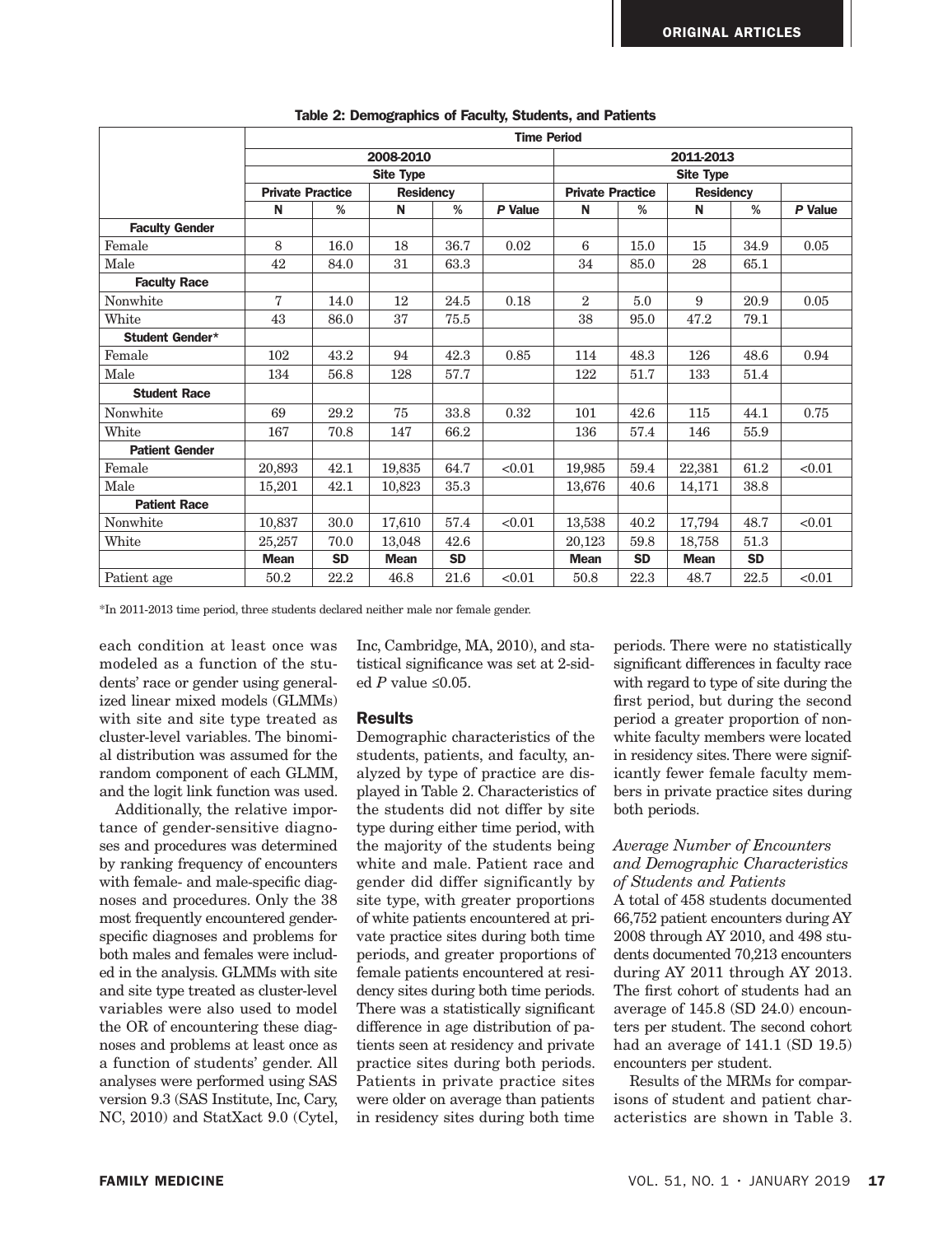| Average Number of Patients Encountered Based on Race |                                                        |           |                 |           |         |             |           |               |                 |         |  |  |
|------------------------------------------------------|--------------------------------------------------------|-----------|-----------------|-----------|---------|-------------|-----------|---------------|-----------------|---------|--|--|
|                                                      | 2008-2010                                              |           |                 |           |         | 2011-2013   |           |               |                 |         |  |  |
|                                                      | <b>White</b>                                           |           | <b>Nonwhite</b> |           |         |             | White     |               | <b>Nonwhite</b> |         |  |  |
|                                                      | <b>LSM</b>                                             | <b>SE</b> | <b>LSM</b>      | <b>SE</b> | P Value | <b>LSM</b>  | <b>SE</b> | <b>LSM</b>    | <b>SE</b>       | P Value |  |  |
| Total patient encounters                             | 146.6                                                  | 2.9       | 147.1           | 3.2       | 0.83    | 139.9       | $1.2\,$   | 143.4         | $1.3\,$         | 0.02    |  |  |
| White patients                                       | 84.9                                                   | 5.1       | 84.9            | 5.3       | 0.99    | 79.7        | 2.3       | 82.5          | 2.6             | 0.43    |  |  |
| Nonwhite patients                                    | 61.4                                                   | 4.4       | 60.3            | 4.4       | 0.52    | 55.1        | 2.0       | 57.5          | $2.2\,$         | 0.34    |  |  |
|                                                      | Average Number of Patients Encountered Based on Gender |           |                 |           |         |             |           |               |                 |         |  |  |
|                                                      | 2008-2010                                              |           |                 |           |         | 2011-2013   |           |               |                 |         |  |  |
|                                                      | <b>Male</b><br><b>Female</b>                           |           |                 |           |         | <b>Male</b> |           | <b>Female</b> |                 |         |  |  |
|                                                      | <b>LSM</b>                                             | <b>SE</b> | <b>LSM</b>      | <b>SE</b> | P Value | <b>LSM</b>  | <b>SE</b> | <b>LSM</b>    | <b>SE</b>       | P Value |  |  |
| Total patient encounters                             | 145                                                    | 3.0       | 150             | 3.0       | 0.02    | 139.5       | $1.2\,$   | 142.7         | $1.3\,$         | 0.08    |  |  |
| Male patients                                        | 58.8                                                   | 2.2       | 54.7            | $2.2\,$   | 0.02    | 57.9        | 0.9       | 56.4          | 0.9             | 0.25    |  |  |
| Female patients                                      | 85.2                                                   | 2.9       | 94.7            | 2.9       | < 0.01  | 83.8        | 1.0       | 89.4          | 1.0             | < 0.01  |  |  |

## Table 3: Average Number of Patients Encountered Based on Student and Patient Race and Gender

Results are presented as least squares means (LSM) and standard error (SE) from mixed-effects regression models with students and sites treated as random effects, with students nested within sites, and sites nested within type of site (private practice or residency).

Female students had a greater number of encounters on average than male students during the first period, but not during the second period. There were no differences in the average number of total encounters between white and nonwhite students for the first period; however, there was a statistically significant difference during the second period with nonwhite students having a greater number of encounters on average than white students.

White and nonwhite students encountered similar numbers of white and nonwhite patients on average during both periods. Female students encountered significantly greater numbers of female patients on average during both periods. Male students encountered significantly greater numbers of male patients on average during the first period, but not in the second period.

## *Required Chronic and Acute Conditions*

When examining the odds of encountering each of the core chronic conditions based on student race, only obesity showed a statistically significant association that occurred only in the first period. White students were 2.56 (95% CI 1.04–6.29, P=0.04) times more likely (in terms of odds) to encounter a patient with obesity at least once during the rotation, relative to nonwhite students, after accounting for clustering within site and site type. There were no statistically significant differences based on student race for any of the acute conditions during either time period.

Analysis of the association between encountering each of the required chronic conditions and student gender did not reveal a significant association for any of the individual conditions for the first period. During time period 2, female students were more likely to encounter COPD (OR 2.93, 95% CI 1.42–6.02, P=0.004) at least once relative to male students, after accounting for clustering within site and site type.

Analysis of the association between encountering each of the required acute conditions and student gender revealed that during the first time period female students had 2.34 (95% CI 1.47–3.74, *P*=0.001) times greater odds of encountering abnormal uterine bleeding relative to male students, after accounting for the clustering within site and site type. There were no other statistically significant differences in the odds of encountering acute conditions during the first or second time period. Graphs displaying the frequency of encounters for the conditions based on student race and gender are shown in Figures 1 and 2.

#### *Gender-Sensitive Conditions*

Analysis of gender-sensitive conditions demonstrated several differences in odds of encountering female-specific conditions and procedures based on student gender during both time periods, although the number of differences was greater in time period 1, (dysmenorrhea, hypermenorrhea, breast lump, abnormal Pap test, metrorrhagia, vaginal pruritus, and pelvic examination with and without Pap test). During both time periods 1 and 2, only irregular menses was encountered more frequently by female students (time period 1 OR 1.97, 95% CI 1.21–3.20, *P*<0.01; time period 2 OR 1.71; CI 1.17–2.50, *P*<0.01) relative to male students, after accounting for clustering within site and site type. There were no statistically significant differences in the odds of encountering any of the male-specific conditions at least once during either time period (eg, BPH, prostate cancer, prostatitis, PSA, erectile dysfunction, urethritis,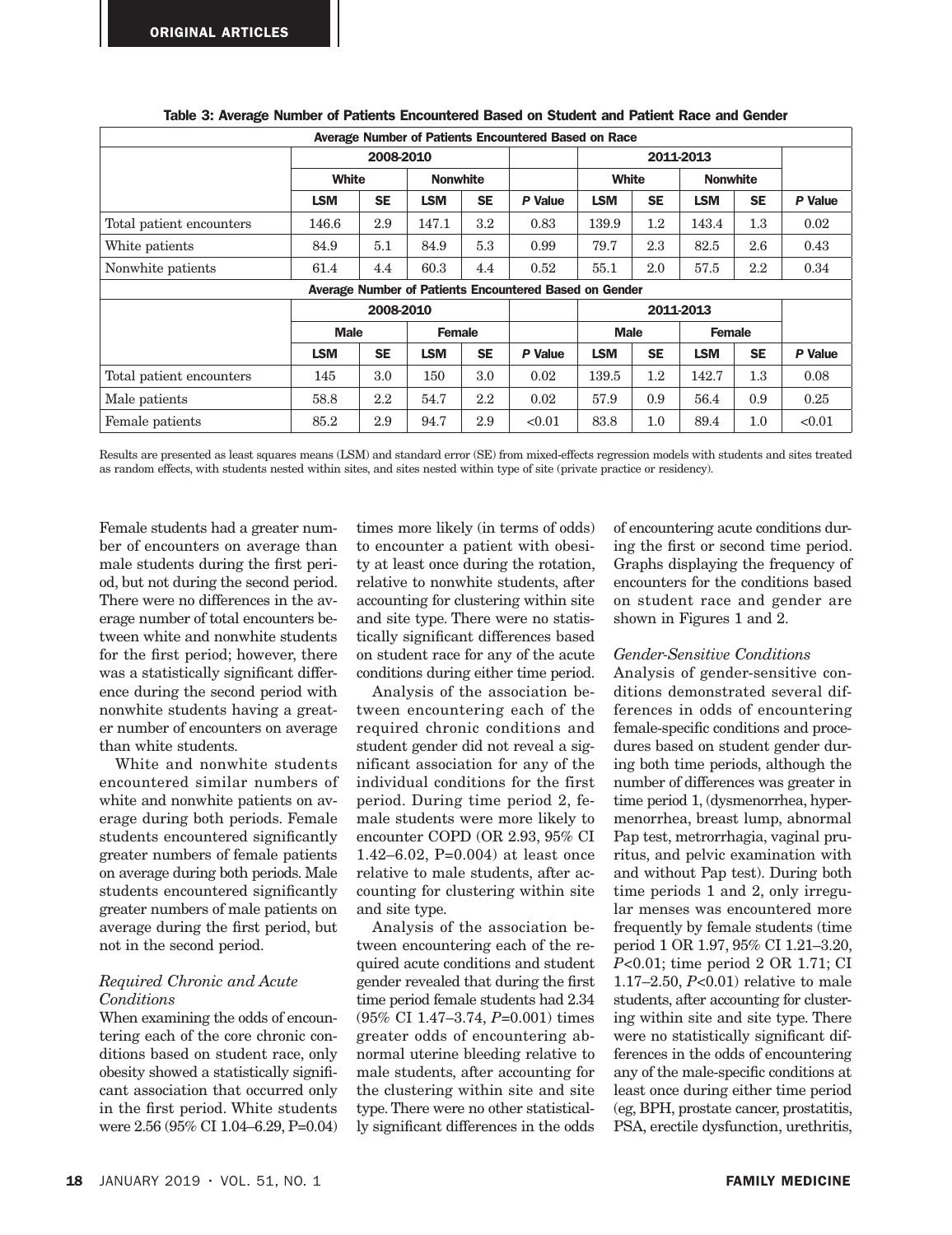

**Percentage of Male and Female Students Documenting Chronic and Acute Conditions** Figure 2: Percentage of Male and Female Students Documenting Chronic and Acute Conditions



testicular mass, venereal wart, and balanitis).

## **Discussion**

This study reveals student documentation of type and quantity of patient presentation and diagnostic

encounters did not appear to differ based on either the student racial grouping studied or gender across a family medicine clerkship teaching network in spite of its inherent practice site variabilities. Inferences could be made that course requirement-based patient assignments by faculty and selection by students were sufficient to mitigate any potential clinical experience differences caused by teaching site, and students' gender and race. Reinforcement of students' clinical encounter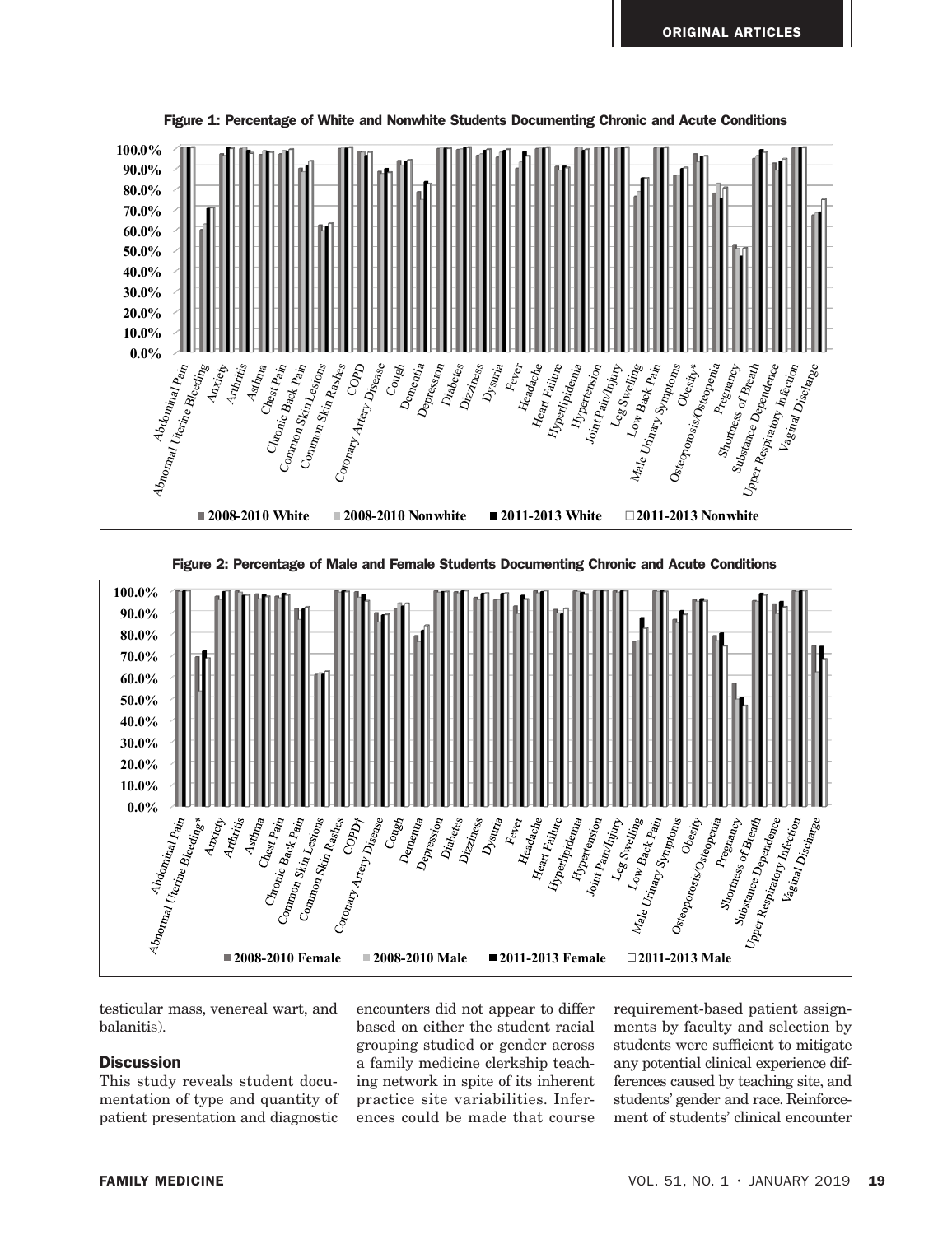requirements was made by continuous teaching site contact during the clerkship, by retrospective assessments of clinical encounter logbook data, and prospectively during teaching site visits (each teaching site was visited once over an 18-month period) as well as an annual clerkship faculty development meeting with required teaching site representative attendance.

A prior study on all students' experiences across this geographically distributed clerkship network showed that this model could facilitate consistent required student experiences in core acute and chronic conditions.12 In the current study, the few differences in student documentation of acute and chronic conditions based on racial groupings and gender were not sustained across the two study periods. Previous studies have demonstrated that higher number of male medical students did not have access to patient care examinations during obstetrics and gynecology experiences.14 In this study, the number of gender-specific conditions more likely seen by female students in the 2008 through 2010 study period decreased substantially in the 2011 through 2013 study period. The decreasing differences in male and female students encountering gender-specific conditions over time may speak to the continuing discussion of gender differences at the annual clerkship evaluation meetings.

This study represents a 6-year review of students' documented patient encounters in a family medicine clerkship teaching site network where the average teaching site tenure was 10 or more years with a student assigned for greater than 80% of the academic year, on average. The stability of this family medicine clerkship teaching network, the frequency of student teaching site assignments, and the annual review of site-specific demographic data could decrease the generalizability of these results. Therefore, family medicine clerkships with a larger number of teaching sites, less frequent student assignments, and more rapid

teaching site turnover, may have different results when studied.

There are some limitations to this study. Due to missing racial classification data for students who chose not to self-report, the percentage of missing data in this study was 19.5% from 2008 through 2010, and 10.8% of data from 2011 through 2013. Further, because of the need to group racial categories other than white into a nonwhite category (eg, 2nd student cohort consisting of African American 9% [n=46], Hispanic 2% [n=9], Asian 26% [n=128], other 6% [n=30]) for sufficiently powered statistical analyses, subpopulation study of educational experience differences in the nonwhite student category was not statistically feasible. Since the study did not compile the racial and gender distribution of the teaching site faculty based on student assignment, the implications of this factor on the consistency of student experience could not be assessed. Further, the study did not have access to the overall patient demographics for each practice site. Analysis was limited to only the portion of the patient population made available for student education, which makes it difficult to assess the impact of the entire practice population on students' patient assignments. Students who self-reported as Hispanic were included in the nonwhite category, which could be considered a misclassification of those who consider themselves white and Hispanic. The study only analyzed a subset of the required student encounters, and it is possible that results would have been different had an examination been made of all required presenting problems and conditions. Although there were no official reports of racial or gender related incidents impacting student experience, this study was not designed to evaluate the presence or absence of those factors that could lead to inequities in overall student education experiences.

This study, which occurred in a clerkship educational network with high student utilization of a small

number of teaching sites, revealed very few significant differences in student patient encounter experiences when comparing student racial and gender categories. Consistent dissemination of patient encounter requirements by number and type to both students and faculty members using various tools appeared to have mitigated any significant differences in student experience based on racial and gender categories. The length and frequency of clerkship teaching site participation in student education may likewise add to the level of student patient experience consistency across multiple teaching sites. Periodic student encounter monitoring and ongoing faculty development may be necessary to minimize differences in documented clinical experiences for students based on gender and white/nonwhite groupings that could effect student education.

ACKNOWLEDGMENTS: The authors acknowledge the work and dedication of Holly E. Andrews for her contribution to this work through manuscript editing and data analysis.

Financial Support: This study was supported in part by US Department of Health and Human Services Health Resources and Services Administration Pre-doctoral Training in Primary Care Grant number D56HP23266.

Presentations: Preliminary results were presented at the Society of Teachers of Family Medicine Annual Spring Conference in Nashville, TN in February 2014.

CORRESPONDING AUTHOR: Address correspondence to Joseph Hobbs, MD, Department of Family Medicine, Medical College of Georgia at Augusta University, 1120 15th Street, HB 4012, Augusta, GA 30912-3500. 706-721-4074. Fax: 706-721-7518. jhobbs@augusta.edu.

#### References

- 1. Rodriguez JE, Campbell KM, Adelson WJ. Poor representation of blacks, latinos, and Native Americans in medicine. Fam Med. 2015;47(4):259-263.
- 2. Shipman SA, Jones KC, Erikson CE, Sandberg SF. Exploring the workforce implications of a decade of medical school expansion: variations in medical school growth and changes in student characteristics and career plans. Acad Med. 2013;88(12):1904-1912.
- 3. Saha S, Guiton G, Wimmers PF, Wilkerson L. Student body racial and ethnic composition and diversity-related outcomes in US medical schools. JAMA. 2008;300(10):1135-1145.
- 4. Guiton G, Chang MJ, Wilkerson L. Student body diversity: relationship to medical students' experiences and attitudes. Acad Med. 2007;82(10)(suppl):S85-S88.